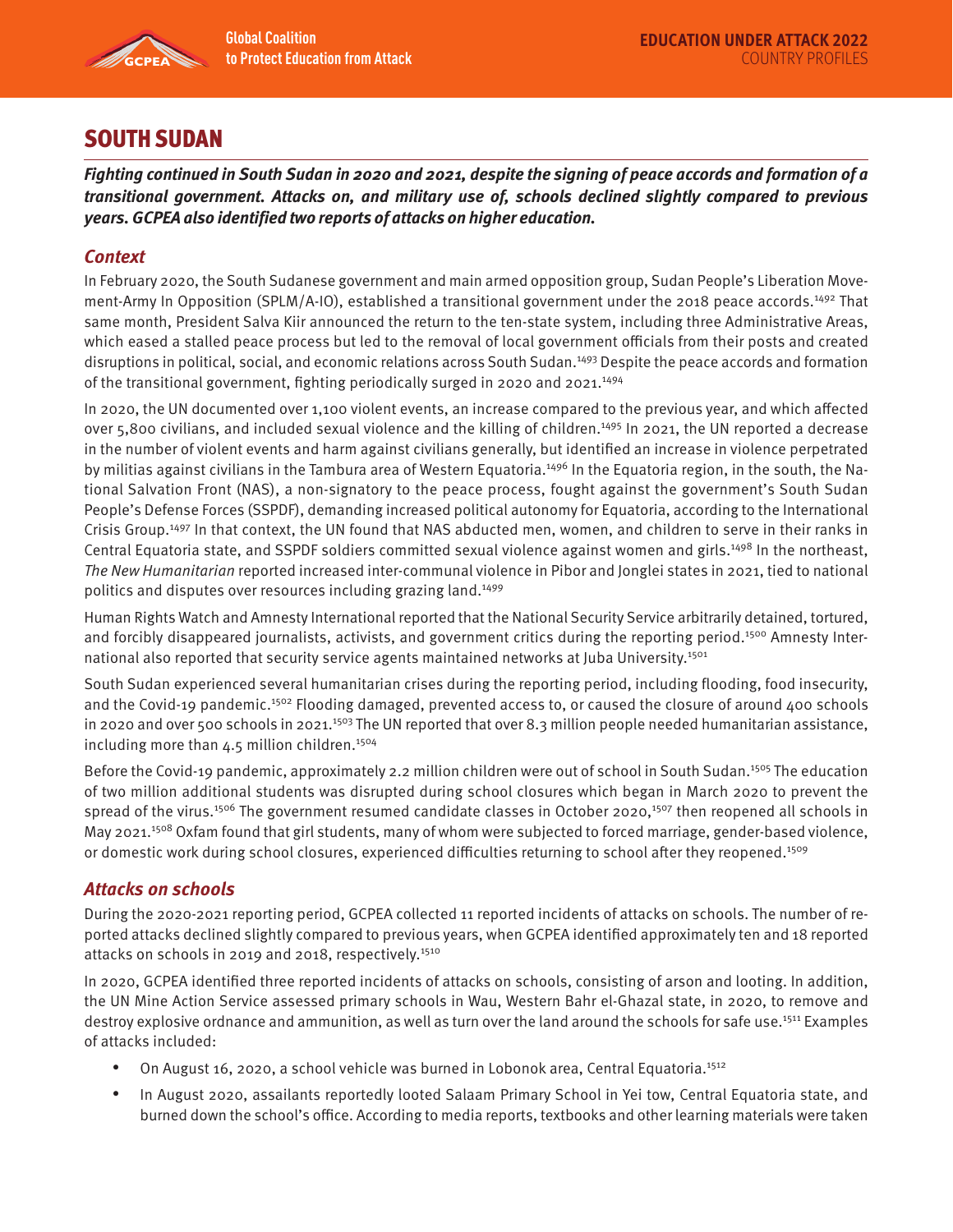

from the school, which was closed at the time due to Covid-19 prevention measures.<sup>1513</sup>

• On December 31, 2020, unidentified assailants reportedly raided a primary school in Rombur village, Central Equatoria state. According to local media outlet *Juba Monitor*, school materials were looted in the attack.<sup>1514</sup>

In 2021, GCPEA gathered eight incident reports of attacks on schools, from media, UN, and NGO reporting.<sup>1515</sup> Attacks involved, arson, looting, crossfire, and explosive weapons. For instance:

- According to Save the Children and news reports, unidentified assailants looted a school in Eastern Equatoria State on June 20, 2021, killing a security guard and stealing learning kits. No children were present at the time of the attack.<sup>1516</sup>
- On July 4, 2021, an armed group looted Liech Primary School in Rubkona internally displaced people camp in Unity state, stealing learning materials and damaging six classrooms.1517
- On July 8 and 9, 2021, at least two schools were damaged and looted in Marial Lou town, Tonj North county, Warrap state, during fighting between groups of armed youth, according to the UN and news reports.<sup>1518</sup>
- On November 3, 2021, a grenade explosion at an out-of-use school in Ayod county, Jonglei state, killed three children and wounded seven others, according to local media outlet Radio Tamazuj.<sup>1519</sup>

#### **Military use of schools and universities**

In 2020 and 2021, GCPEA identified at least ten reported instances of the military use of schools. In comparison, Education under Attack 2020 included 20 and 35 reports of military use in 2019 and 2018, respectively.<sup>1520</sup>

The UN verified the use of ten schools by SSPDF and SPLM/A-IO in 2020.<sup>1521</sup> Also in 2020, the UN Mine Action Service surveyed a primary school in Bentiu, Unity state, which had been used as a military garrison, in order to remove explosive ordnance.<sup>1522</sup> Separately, GCPEA gathered four reports of the military use of schools in 2020, some of which may overlap with the UN-verified incidents:

- Around January 1, 2020, government forces which had been occupying Jambo primary school in Mugwo County, Yei River state, reportedly vacated the institution, according to the county commissioner in an interview with local media outlet Radio Tamazuj.<sup>1523</sup>
- The UN reported that, on January 7, 2020, SSPDF and Sudan People's Liberation Army in Opposition soldiers used a school in Kalyak, Unity, to host police forces.<sup>1524</sup>
- Sometime between June 1 and early August 2020, the Sudan People's Liberation Movement-North Malik Agar faction occupied a school in Maban county, Upper Nile state, according to the UN.<sup>1525</sup>
- In an offensive on Lasu town, in Yei River state, in December 2019, SSPDF soldiers occupied Lasu primary school, as well as injuring civilians and burning churches, according to the UN.<sup>1526</sup> The soldiers reportedly continued to partially occupy the primary school through 2020 and into late 2021, creating fear in students who attended classes there.<sup>1527</sup>

In 2021, the UN verified the use of nine schools.<sup>1528</sup> Between June and August of that year, the UN verified the occupation of two schools, one in Western Bahr el-Ghazal state by SPLM/A-IO, and another in Central Equatoria state by SSPDF.1529 In September and October 2021, GCPEA identified two cases of military use, which may overlap with the UN-verified incidents:

- For several weeks around September and October 2021, SSPDF soldiers occupied a primary school in Tambura town, Western Equatoria state. Amnesty International documented that the soldiers used the school as a barracks during fighting, until government representatives negotiated with them to vacate the premises.<sup>1530</sup>
- SSPDF forces used a primary school in Yei town, Central Equatoria state, as a barracks in October 2021. Parents and the community transferred their children from the school for fear of the soldiers harassing students.<sup>1531</sup>

### **Attacks on higher education**

During the 2020-2021 reporting period, GCPEA identified two reports of attacks on higher education. Higher education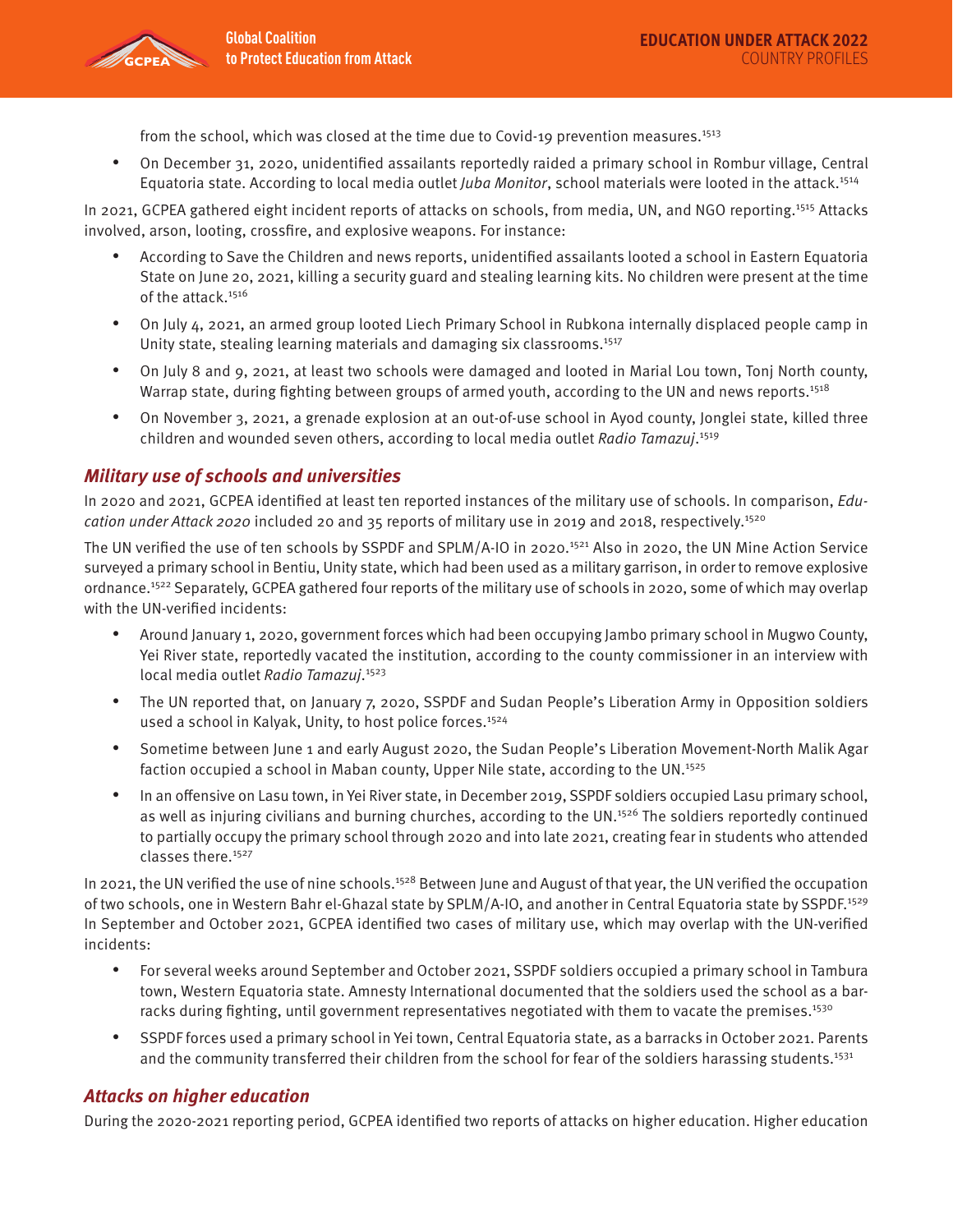attacks appeared to remain constant with 2018 and 2019, when GCPEA identified one attack each year.1532.

In 2020, GCPEA identified two reported attacks on higher education. Of these, one event directly targeted a higher education facility and the other affected university students:

- On June 20, 2020, alleged SSPDF soldiers looted non-governmental organizations housed inside a Christian college in Romogi, Central Equatoria state, as reported by local media outlet Radio Tamazuj.<sup>1533</sup>
- On November 23, 2020, security forces reportedly injured ten students and arrested four students protesting at the University of Juba, in Juba, Central Equatoria state. International media outlet Voice of America reported the students protested over the expulsion of some of their peers from the university.<sup>1534</sup>

1492 UN Security Council, "Security Council Welcomes South Sudan's New Power-Sharing Agreement, as Special Representative Briefs on Recent Events," United Nations Security Council meeting coverage, SC/14135, March 4, 2020. Jan Pospisil, Oringa Christopher, Sophia Dawkins, and David Deng, "South Sudan's Transition: Citizens' Perception of Peace," United States Institute of Peace analysis and commentary, March 19, 2020. 1493 Denis Dumo, "South Sudan cuts number of states from 32 to 10, unlocking peace process," Reuters, February 15, 2020. Matthew Pritchard and

- 1497 "South Sudan's Other War: Resolving the Insurgency in Equatoria," International Crisis Group, briefing no. 169, February 25, 2021.
- <sup>1498</sup> UN Human Rights Council, "Report of the Commission on Human Rights in South Sudan," A/HRC/46/53, February 4, 2021, paras. 30-31, 70-73. <sup>1499</sup> Sam Mednick, "Floods, fighting, famine: Inside South Sudan's triple crisis," The New Humanitarian, February 8, 2021.
- 1500 Human Rights Watch, World Report 2021: Events of 2020, (New York: Human Rights Watch, 2021), South Sudan chapter. Human Rights Watch, "What Crime Was I Paying For?" Abuses by South Sudan's National Security Service (New York: Human Rights Watch, 2020). AI, "These Walls Have Ears": The Chilling Effect of Surveillance in South Sudan (London: Amnesty International, 2022).
- 1501 AI, "These Walls Have Ears": The Chilling Effect of Surveillance in South Sudan (London: Amnesty International, 2022), pp. 34, 36.
- <sup>1502</sup> UN Human Rights Council, "Report of the Commission on Human Rights in South Sudan," A/HRC/46/53, February 4, 2021, para. 51. Edith M. Lederer, "UN mandates South Sudan force to prevent return to civil war," AP, March 12, 2021. UNICEF, "South Sudan," UNICEF Humanitarian Situation Report No. 153, January 31, 2021.
- 1503 UN Human Rights Council, "Report of the Commission on Human Rights in South Sudan," A/HRC/46/53, February 4, 2021, para. 51. OCHA, South Sudan Humanitarian Fund 2020 Annual Report (South Sudan: OCHA, 2021), p. 7. UNICEF, "Flood Response Update: South Sudan," UNICEF report, May to November 2021.

1504 "Humanitarian Action for Children: South Sudan," UNICEF appeal, 2022.

1505 "Education in South Sudan: Briefing Note," UNICEF briefing note, 2021, p. 1. "Humanitarian Action for Children: South Sudan," UNICEF appeal, 2021, p. 2.

1506 "Humanitarian Action for Children: South Sudan," UNICEF appeal, 2021. "South Sudan," UNICEF Humanitarian Situation Report No. 153, January 31, 2021.

1507 "UNICEF and UNESCO welcome the decision to reopen schools in South Sudan," UNESCO press release, September 22, 2020. "South Sudan schools reopen after 6 months of lockdown," Xinhua, October 6, 2020.

1508 Richard Ruati, "Hope revived as schools reopen," UNICEF article.

- 1509 Oxfam International, COVID-19 and female learners in South Sudan (UK: Oxfam International, 2021).
- 1510 GCPEA, Education under Attack 2020 (New York, GCPEA: 2021), p. 214-215.
- 1511 UN Security Council, "Situation in South Sudan: Report of the Secretary-General," February 26, 2020, S/2020/145, para. 73.
- 1512 Information received from an international NGO respondent via email on January 2, 2022.
- 1513 "Primary School looted in Yei's Central Equatoria State," South Sudan Exposed, September 4, 2020.

1515 A full list of references can be found on GCPEA's website, https://protectingeducation.org/wp-content/uploads/eua\_2022\_references.pdf

1516 Radio Tamazuj, as cited in ACLED, Event ID SSD7721. "South Sudan: Brutal Killing of Save the Children Contractor," Save the Children press re-

Aly Verjee, "South Sudan: From 10 States to 32 States and Back Again," United State Institute of Peace commentary, March 1, 2021.

<sup>1494</sup> Human Rights Council, "Report of the Commission on Human Rights in South Sudan," A/HRC/46/53, February 4, 2021, paras. 16, 20-21. "South Sudan: United Nations arms embargo must remain in place after surge in violence against civilians in 2020," Amnesty International advocacy brief, November 30, 2020. "Hundreds killed in violence in South Sudan between June-Sept 2021, UN says," Reuters, March 1, 2022.

<sup>1495</sup> UNMISS HRD, "Annual Brief on Violence Affecting Civilians January-December 2020," United Nations Mission in South Sudan, Human Rights Division, February 2021.

<sup>1496</sup> UNMISS HRD, "Annual Brief on Violence Affecting Civilians January-December 2021," United Nations Mission in South Sudan, February 2022, pp.1-2. UNMISS HRD, "Brief on Violence Affecting Civilians July-September 2021," United Nations Mission in South Sudan, Human Rights Division, December 2021, pp. 1-2.

<sup>1514</sup> Juba Monitor, as cited in ACLED, Event ID SSD7237. James Atem Kuir, "Raiders loot 32 goats in Luri Payam," Juba Monitor, January 4, 2021.